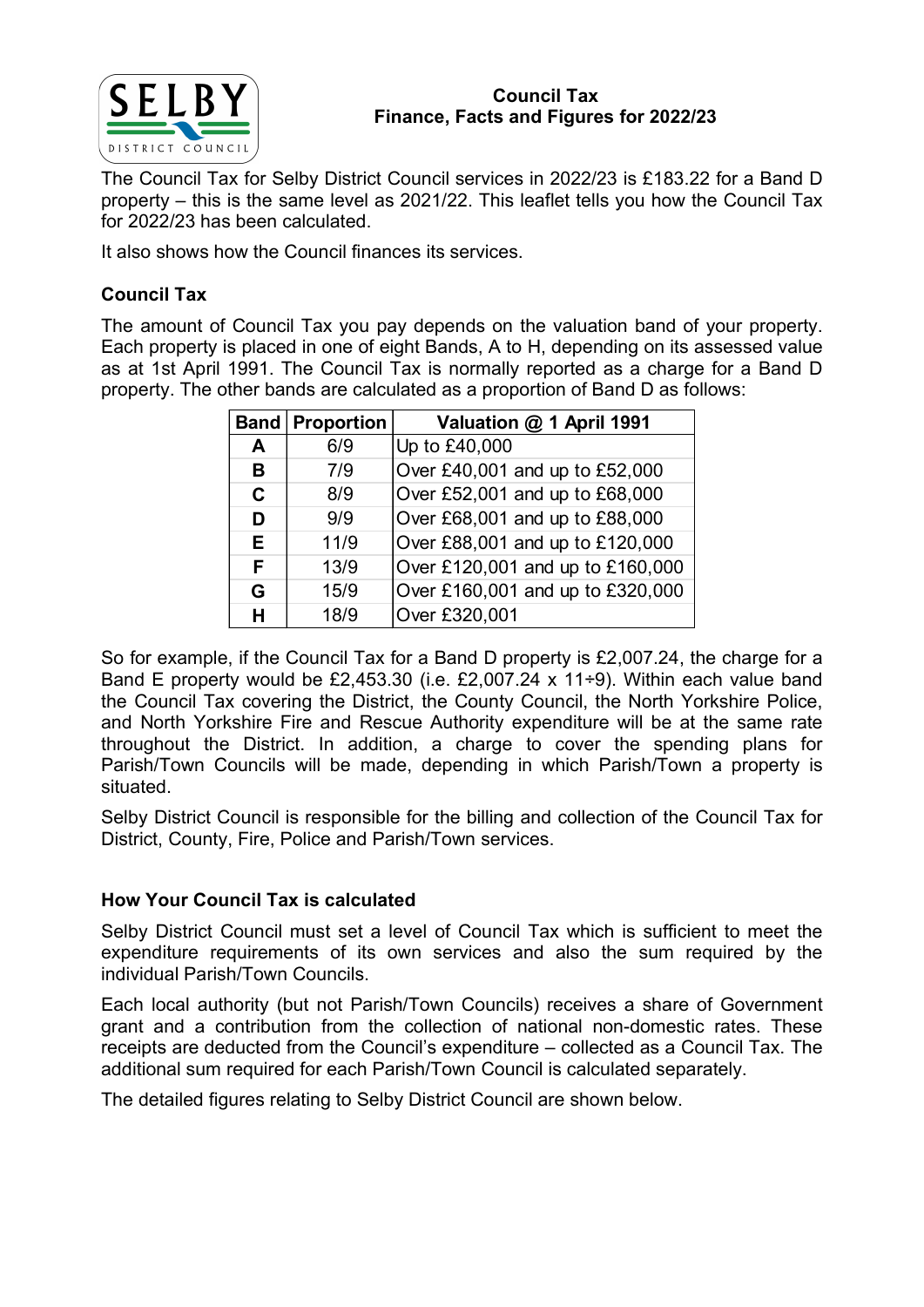# The Council Tax 2022/23

|                                      |        | Per Head of<br><b>Population</b> |
|--------------------------------------|--------|----------------------------------|
|                                      | £000s  | £                                |
| <b>Expenditure Requirement</b>       | 19,763 | 221.79                           |
| Less: Share of NNDR                  | 2,526  | 28.35                            |
| Less: Rural Services Delivery Grant  | 142    | 1.59                             |
| <b>Less: New Homes Bonus</b>         | 1,647  | 18.48                            |
| Less: Special and Specific Grants    | 281    | 3.15                             |
| <b>Less: Collection Fund Surplus</b> | 9,163  | 102.83                           |
| Sum to be met from Council Tax       | 6,004  | 67.39                            |

The number of Band D equivalent properties in the Selby District is 32,768 which means that the Council Tax for Band D is £183.22, ie £6,003,753 divided by 32,768.

The charges of the Valuation Bands are:

| Band A | £122.15 | Band E | £223.94 |
|--------|---------|--------|---------|
| Band B | £142.50 | Band F | £264.65 |
| Band C | £162.86 | Band G | £305.37 |
| Band D | £183.22 | Band H | £366.44 |

The above figures relate to the expenditure of Selby District Council.

The additional charges for a Band D property for Parish/Town Councils are shown in the separate table included in this leaflet.

The Council considered the estimates first on the basis of a continuation of present policies. Each item of expenditure was critically examined to see where savings were possible without dramatically affecting the level of service provided.

### Non-Domestic Rates

In accordance with the Local Government Act 2003 the Department for Communities and Local Government has specified the Non Domestic Rates Multiplier as 51.2p and the Small Business Rate Multiplier as 49.9p.

The 2017 Rateable Values are effective from 01/04/2017 and will remain in place until the next revaluation. Any enquiries regarding these valuations can be made to the Valuation Office enquiry line -: 03000 501501 or www.gov.uk/correct-your-businessrates

Further information about this and other aspects of the Business Rating system are available on our website www.selby.gov.uk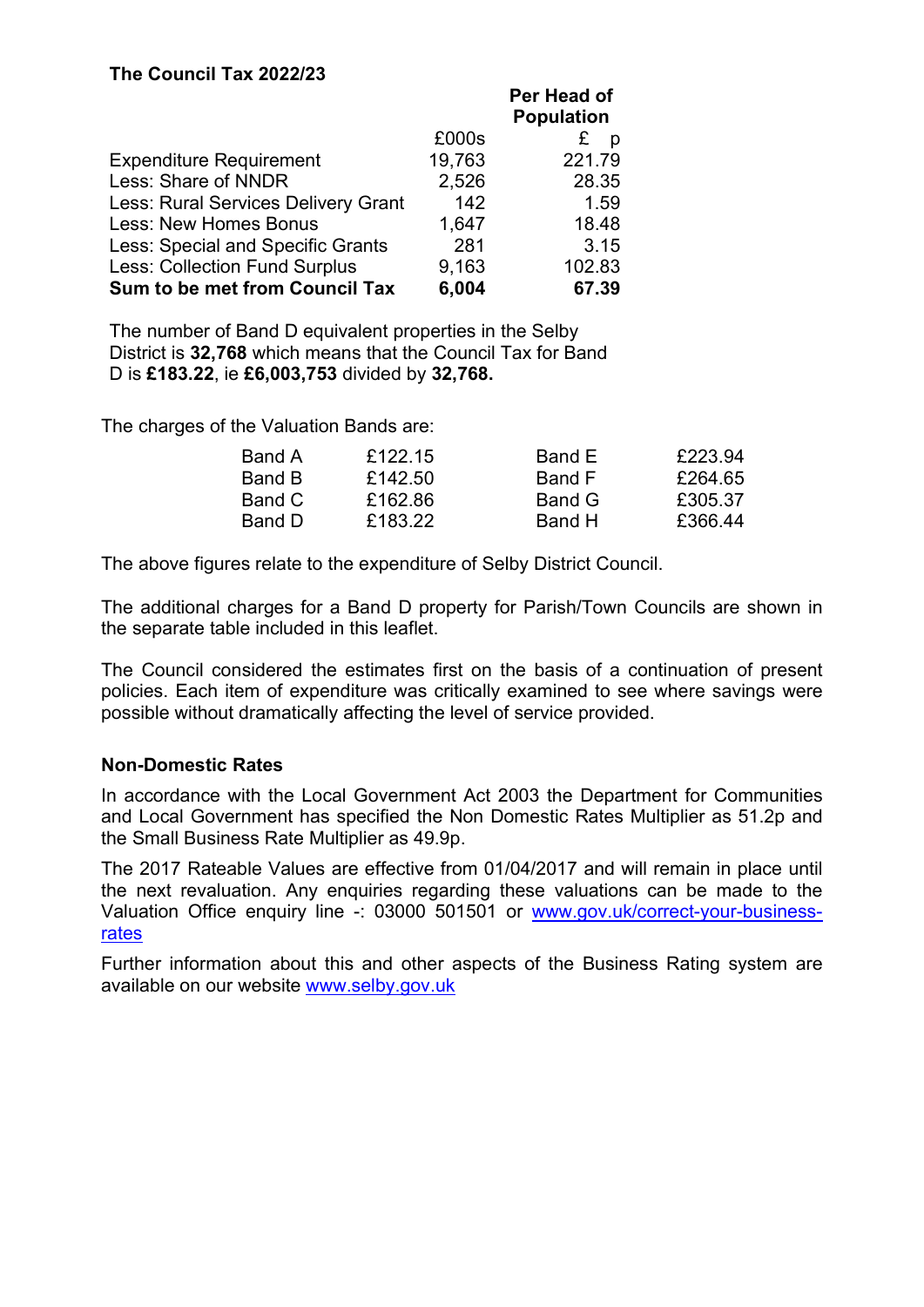### GENERAL FUND ESTIMATES 2022/23

An analysis of the increase in expenditure requirements from 2021/22 is given below:

|                                                            | £000s    | £000s  |
|------------------------------------------------------------|----------|--------|
| Net expenditure requirement 2021/22                        |          | 20,387 |
| Add:                                                       |          |        |
| Increase in services including inflation and after savings | 1,094    |        |
| Increase in investment income                              | $-100$   |        |
| <b>Reduction in Capital Accounting Adjustments</b>         | $-2,326$ |        |
| Increase in Discretionary Growth Bids                      | 1,245    |        |
| Decrease in contingency                                    | -428     |        |
| Reduction in contribution to reserves                      | $-109$   | -624   |
|                                                            |          |        |
| Net expenditure requirement 2022/23                        |          | 19.763 |

### **Balances**

The estimated balances on the council's reserves are:

|                                         | <b>Forecast</b><br><b>Balance</b><br>1.4.2022<br>£000s | <b>Estimated</b><br><b>Utilisation in</b><br>2022-2023<br>£000s | <b>Estimated</b><br><b>Balance</b><br>31.3.2023<br>£000s |
|-----------------------------------------|--------------------------------------------------------|-----------------------------------------------------------------|----------------------------------------------------------|
| <b>General Fund</b>                     |                                                        |                                                                 |                                                          |
| Commitments                             | 4,628                                                  | -914                                                            | 3,714                                                    |
| Growth and improvement                  | 16,493                                                 | $-6,736$                                                        | 9,757                                                    |
| <b>Risk</b>                             | 14,624                                                 | 6,229                                                           | 20,853                                                   |
| <b>Total GF Reserves</b>                | 35,745                                                 | $-1,421$                                                        | 34,324                                                   |
| <b>Housing Revenue Account</b>          |                                                        |                                                                 |                                                          |
| <b>Balances</b>                         | 1,500                                                  | 0                                                               | 1,500                                                    |
| <b>Major Repairs</b>                    | 5,335                                                  | $-2,514$                                                        | 2,821                                                    |
| <b>Total HRA Reserves</b>               | 6,835                                                  | $-2,514$                                                        | 4,321                                                    |
| <b>Capital Receipts</b>                 | 6,441                                                  | $-5.082$                                                        | 1,359                                                    |
| <b>Restricted Funds</b><br>(s106 / CIL) | 9,970                                                  | $-7,497$                                                        | 2,473                                                    |

## Outstanding Loan Debt

The total amount of loan debt outstanding as at 31st March 2021 was £52.8m.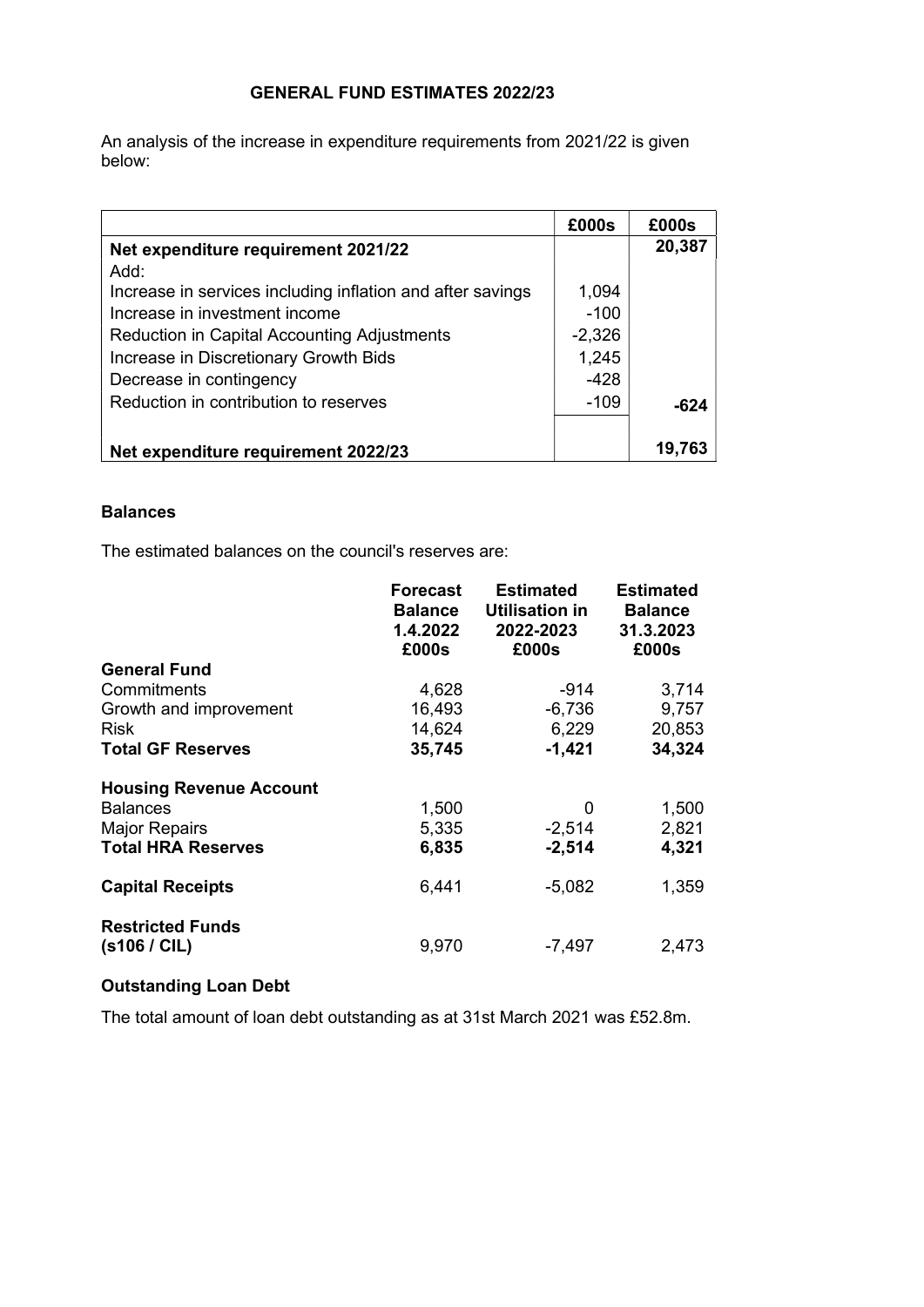# NET REVENUE EXPENDITURE 2021/2022 - 2022/2023 ANALYSIS BY SERVICE

The following table analyses the District Council's net revenue expenditure over services. Comparative figures for 2021/22 are also shown.

|                    | 2021/22      |                    |                                                         | 2022/23            |              |             |
|--------------------|--------------|--------------------|---------------------------------------------------------|--------------------|--------------|-------------|
| <b>Gross</b>       | <b>Gross</b> | <b>Net</b>         |                                                         | <b>Gross</b>       | <b>Gross</b> | <b>Net</b>  |
| <b>Expenditure</b> | Income       | <b>Expenditure</b> |                                                         | <b>Expenditure</b> | Income       | Expenditure |
| £000's             | £000's       | £000's             |                                                         | £000's             | £000's       | £000's      |
| 891                | 0            |                    | 891 Leadership & Extended Leadership Team               | 903                | $\Omega$     | 903         |
| 17,927             | $-14,028$    |                    | 3,899 Operational Services                              | 18,314             | $-14,230$    | 4,084       |
| 1,620              | $-63$        |                    | 1,557 Business Development & Improvement                | 1,798              | $-64$        | 1,734       |
| 5,715              | $-1,439$     |                    | 4,276 Commissioning, Contracts & Procurement            | 6,296              | $-1,496$     | 4,800       |
| 261                | 0            |                    | 261 Community, Partnerships & Customers                 | 367                | O            | 367         |
| 418                | 0            |                    | 418 Economic Development & Regeneration                 | 480                | 0            | 480         |
| 1,547              | $-1,057$     |                    | 490 Planning                                            | 1,801              | $-1,173$     | 628         |
| 2,412              | $-27$        |                    | 2,385 Finance Services                                  | 2,494              | $-31$        | 2,463       |
| 1,065              | $-292$       |                    | 773 Legal & Democratic                                  | 976                | $-295$       | 681         |
| 31,856             | $-16,906$    |                    | 14,950 Service Budgets                                  | 33,429             | $-17,289$    | 16,140      |
|                    |              |                    | -2,720 CEC Charged to HRA                               |                    |              | $-2,816$    |
|                    |              |                    | 12,230 Net Service Budget                               |                    |              | 13,324      |
|                    |              |                    | -300 Investment Income                                  |                    |              | $-400$      |
|                    |              |                    | 75 External Interest Payable                            |                    |              | 75          |
|                    |              |                    | -1,233 Capital Adjustments                              |                    |              | $-225$      |
|                    |              |                    | 1,935 Capital Programme funded by reserves              |                    |              | 1,068       |
|                    |              |                    | 2,619 P4G Revenue Projects                              |                    |              | $\Omega$    |
|                    |              |                    | 1,450 P4G Capital Projects                              |                    |              | 5,316       |
|                    |              |                    | 2,400 Contingencies                                     |                    |              | 1,972       |
|                    |              |                    | Net Budget before contribution to/(from)                |                    |              |             |
|                    |              |                    | 19,176 Reserves*                                        |                    |              | 21,130      |
|                    |              |                    | 1.211 Contribution to / from reserves                   |                    |              | $-1,367$    |
|                    |              |                    | 20,387 NET REVENUE BUDGET                               |                    |              | 19,763      |
|                    |              |                    | -5,332 Government Grant Funding                         |                    |              | $-4,596$    |
|                    |              |                    | -9,172 Business Rates Collection Fund Deficit/(Surplus) |                    |              | $-9,064$    |
|                    |              |                    | -8 Council Tax Collection Fund Deficit/(Surplus)        |                    |              | -99         |
|                    |              |                    | 5,875 Amount to be raised by Council Tax                |                    |              | 6,004       |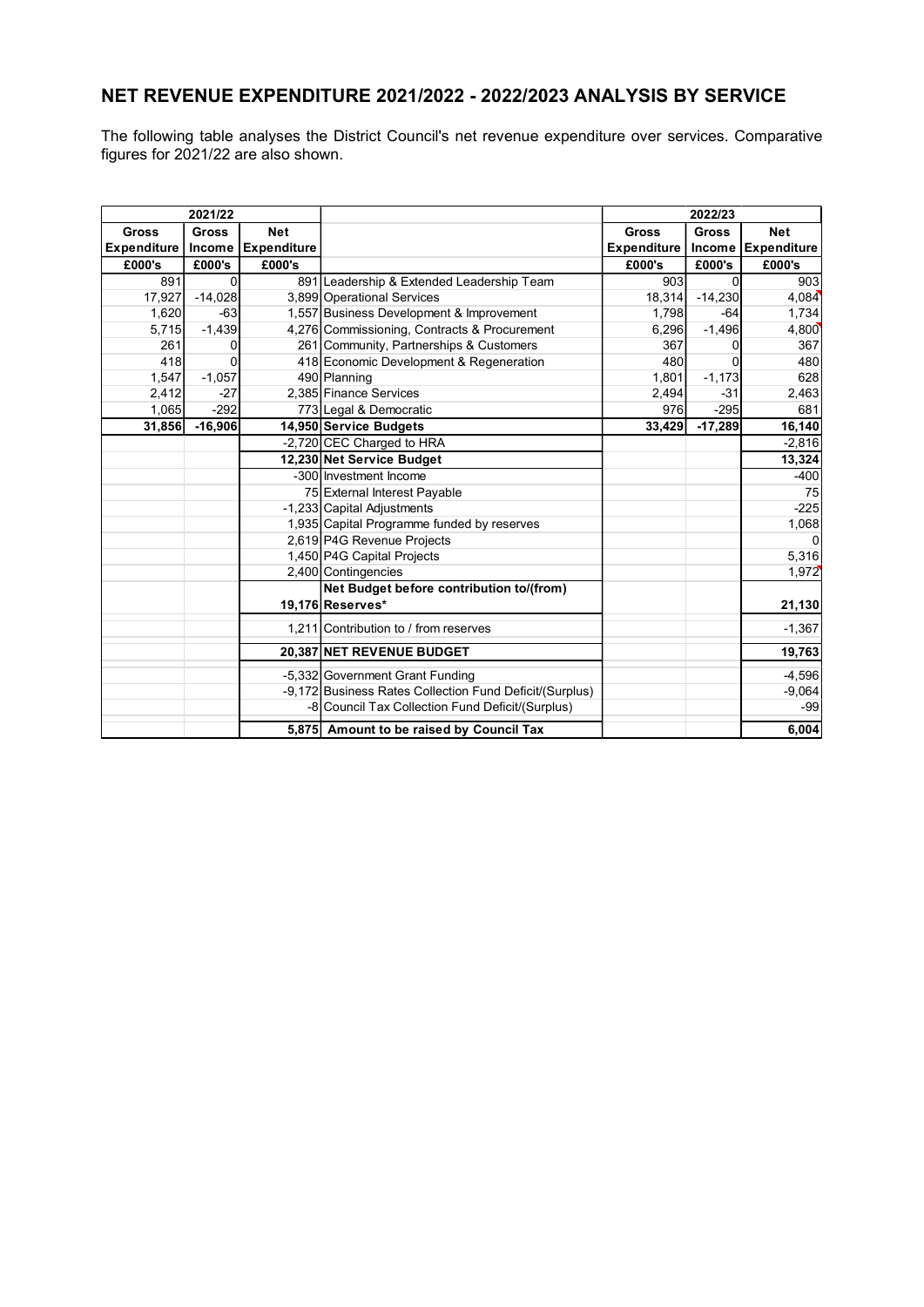### CAPITAL EXPENDITURE 2022/23 – 2024/2025

Estimated capital expenditure and financing in 2022/23 is as follows:-

| <b>General Fund Programme</b> | 2022/23<br>£000's | 2023/24<br>£000's | 2024/25<br>£000's |
|-------------------------------|-------------------|-------------------|-------------------|
| Asset Management              | 1,543             | 318               |                   |
| Grants & Loans                | 688               | 580               | 532               |
| <b>ICT Replacement</b>        | 245               | 119               | 239               |
| <b>Total Programme</b>        | 2,476             | 1,017             | 771               |
| <b>Capital Receipts</b>       | 858               | 331               |                   |
| Grants                        | 550               | 550               | 532               |
| <b>Reserves</b>               | 1,068             | 136               | 239               |
| <b>Total Funding</b>          | 2,476             | 1,017             | 771               |

| <b>Housing Investment Programme</b>     | 2022/23 | 2023/24 | 2024/25 |
|-----------------------------------------|---------|---------|---------|
|                                         | £000's  | £000's  | £000's  |
| <b>Energy Efficiency Programme</b>      | 541     | 555     | 567     |
| Health & Safety Improvement Programme   | 947     | 601     | 614     |
| <b>Property refurbishment Programme</b> | 4,194   | 3,984   | 4,091   |
| <b>Investment Programme</b>             | 956     | 468     | 478     |
| <b>Housing System</b>                   | 104     |         |         |
| <b>Community Centre Refurbishment</b>   | 24      |         |         |
| <b>St Wilfrids Court Refurbishment</b>  | 94      |         |         |
| <b>Housing Development Programme</b>    | 9,371   |         |         |
| Environmental Improvement Plan          | 68      |         |         |
| <b>Total Programme</b>                  | 16,299  | 5,608   | 5,750   |
| <b>Major Repairs Reserves</b>           | 6,824   | 5,608   | 5,750   |
| <b>IT Reserve</b>                       | 104     |         |         |
| <b>Capital Receipts</b>                 | 1,874   |         |         |
| S106 Commuted Sums                      | 7,497   |         |         |
| <b>Total Funding</b>                    | 16,299  | 5,608   | 5,750   |

### Further information

The figures included in this leaflet are a summary of the detailed information which is contained in the budget for 2022/23. A copy of this is available for inspection from Finance Services.

### Further information surrounding both Council Tax and Budget setting can be found on the Councils website

https://democracy.selby.gov.uk/ieListDocuments.aspx?CId=254&MId=2201&Ver=4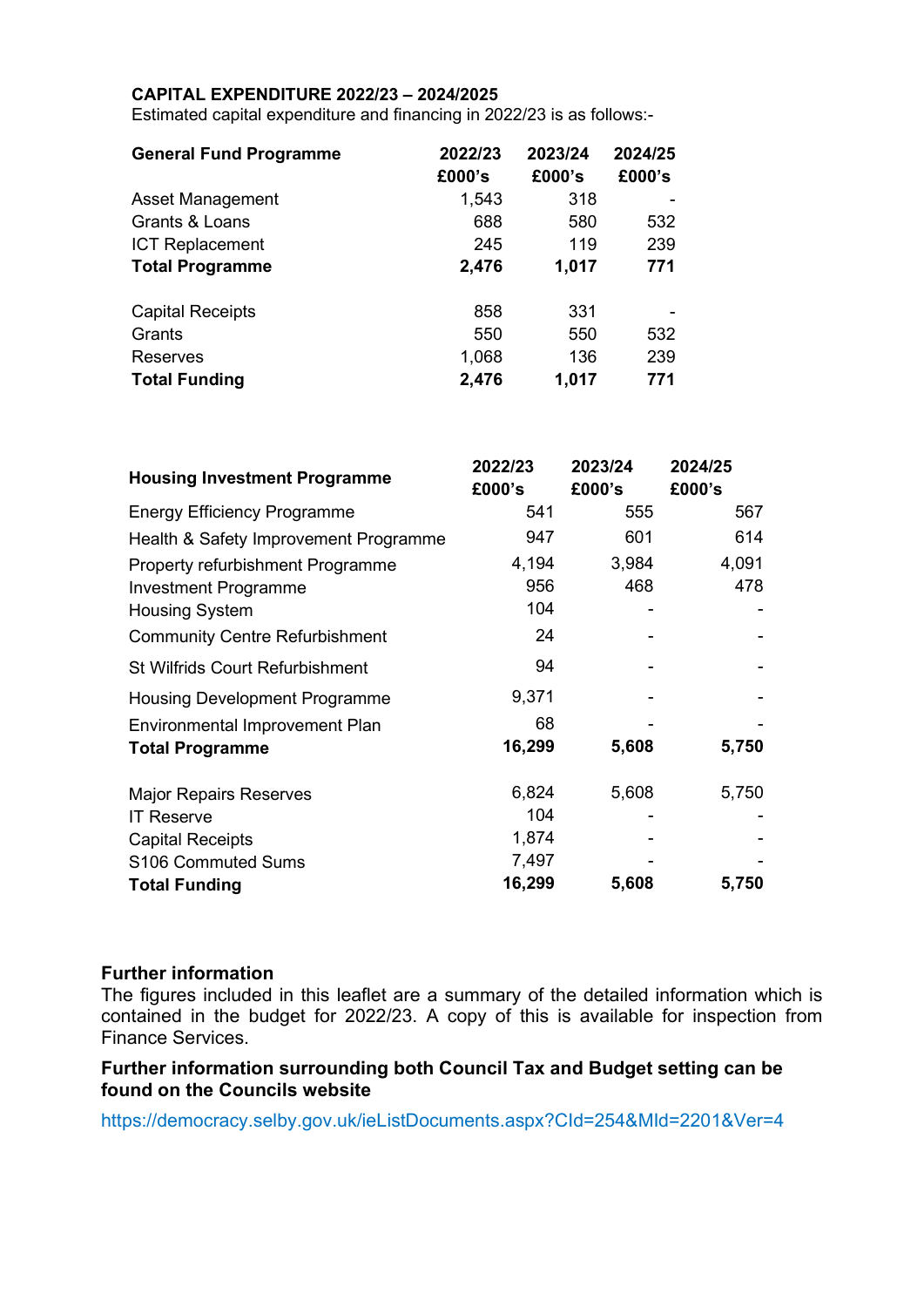## Council Tax 2022/23

The Council Tax actually payable represents an amount required to contribute towards the cost of services provided.

The figures for the District Council for a Band D property for 2021/22 and 2022/23 are:

|                                                              |                 | 2021/22 2022/23 Variation | % |
|--------------------------------------------------------------|-----------------|---------------------------|---|
| Council Tax payable towards<br>cost of the services provided | £183.22 £183.22 | £0.00                     |   |

In addition to the charge by Selby District Council your bill also shows the Council Tax charged by North Yorkshire County Council, the North Yorkshire Police and Crime Commissioner, the North Yorkshire Fire and Rescue Authority and where applicable the Parish or Town Council.

The overall level of Council Tax actually payable (excluding any Parish/Town Council charge) for a Band D property in 2022/23 is £2,007.24

The details can be broken down as follows:-

|                                               | 2021/22   | 2022/23   | Variation   | %    |
|-----------------------------------------------|-----------|-----------|-------------|------|
| North Yorkshire County Council                | £1.411.05 | £1.467.35 | £56.30      | 3.99 |
| North Yorkshire Fire and Rescue Authority     | £74.14    | £75.61    | <b>£147</b> | 1.98 |
| North Yorkshire Police and Crime Commissioner | £271.06   | £281.06   | £10.00      | 3.69 |
| <b>Selby District Council</b>                 | £183.22   | £183.22   | £0.00       | 0.00 |
| Total                                         | £1,939.47 | £2,007.24 | £67.77      | 3.49 |

These figures above multiplied by the band D equivalent equate to precept amounts of:-

|                                               | 2021/22     | 2022/23     | <b>Variation</b> |
|-----------------------------------------------|-------------|-------------|------------------|
| North Yorkshire County Council                | £45,244,824 | £48,082,125 | £2,837,301       |
| North Yorkshire Fire and Rescue Authority     | £2,377,273  | £2,477,588  | £100,315         |
| North Yorkshire Police and Crime Commissioner | £8,691,444  | £9,209,774  | £518,330         |
| <b>Selby District Council</b>                 | £5,874,885  | £6,003,573  | £128,688         |
| <b>Total</b>                                  | £62,188,426 | £65,773,060 | £3,584,634       |

The detailed charges for each band of property are shown overleaf.

Although Selby District Council is responsible for the billing and collection of all Council Tax in its area, it has no responsibility for any of the services provided by or the level of Council Tax set by the County Council, Police and Crime Commissioner and Fire and Rescue Authority and is unable therefore to deal with queries relating specifically to these bodies.

If you require additional details you should contact the relevant Council/Authority as follows:

| North Yorkshire       | <b>North Yorkshire</b>     | <b>Selby District</b>                   | <b>North Yorkshire Fire</b> |
|-----------------------|----------------------------|-----------------------------------------|-----------------------------|
| <b>County Council</b> | <b>Police Headquarters</b> | Council                                 | <b>And Rescue</b>           |
| <b>County Hall</b>    | <b>Alverton Court</b>      | <b>Civic Centre</b>                     | Service                     |
| Northallerton         | <b>Crosby Road</b>         | Doncaster Road                          | <b>Alverton Court</b>       |
| North Yorkshire       | Northallerton              | Selby                                   | <b>Crosby Road</b>          |
| DL7 8AL               | DL6 1BF                    | <b>Y08 9FT</b>                          | Northallerton               |
|                       | (Tel: 0845 6060247)        |                                         | <b>North Yorkshire</b>      |
| (Tel: 0845)           |                            |                                         | DL6 1FE                     |
| 8727374)              |                            | (Tel: 01757 705101) (Tel: 01609 780150) |                             |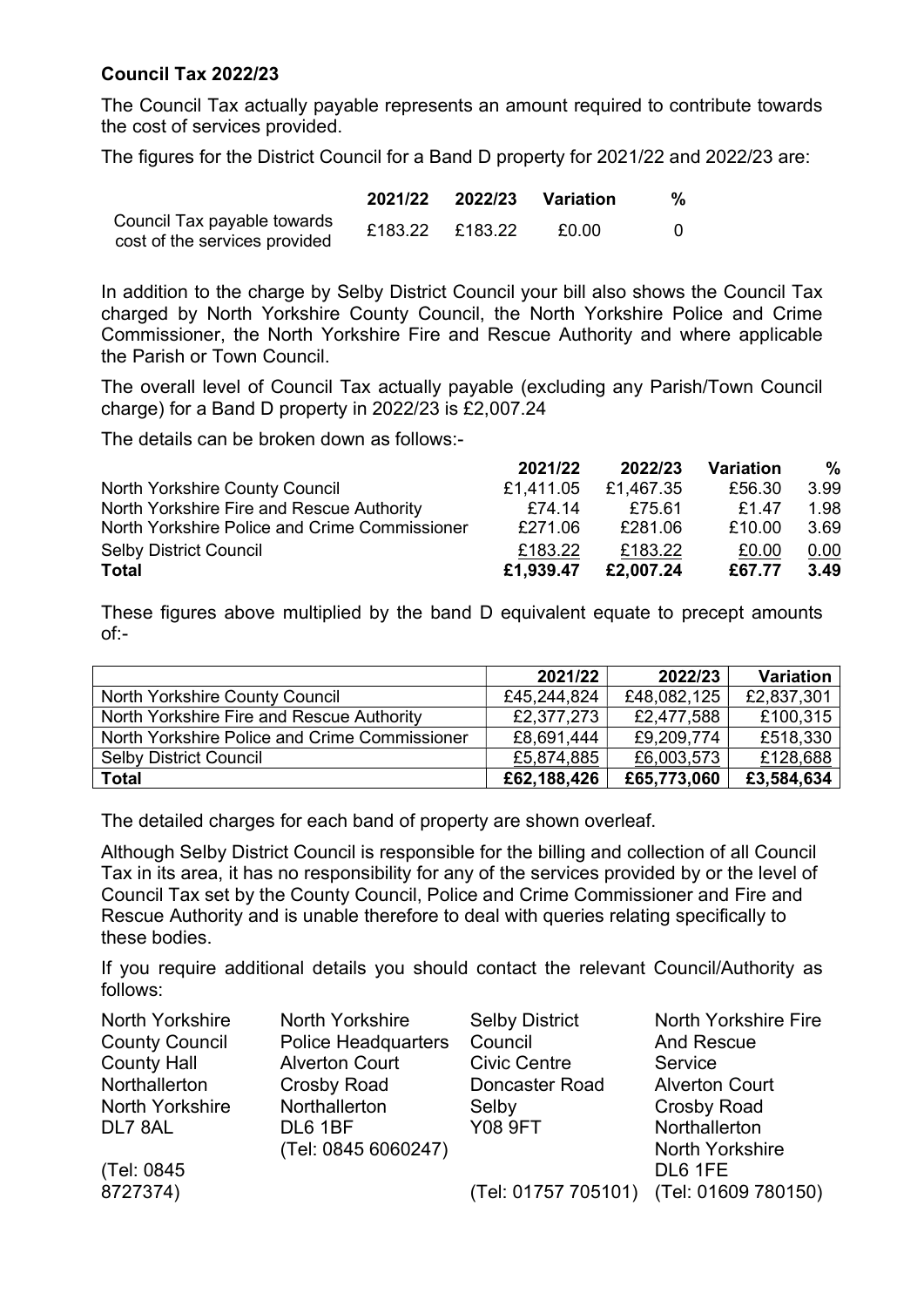If you have any queries relating to the charge made by your Parish/Town Council you should contact them direct.

## Council Tax in Parish/Town Council Areas

In addition to the general expenditure requirements of Selby District Council, North Yorkshire County Council, the North Yorkshire Police and Crime Commissioner, and the North Yorkshire Fire and Rescue Authority, most Parish/Town Council's spend money on local services. The expenditure requirement for each Parish/Town Council is shown overleaf together with the additional Council Tax payable for a Band D Property.

Although Selby District Council is responsible for the billing and collection of all Council Tax in its area, it has no responsibility for any of the services provided by or the level of Council Tax set by these Parish or Town Councils and is unable therefore to deal with queries relating specifically to these bodies.

| <b>Council Tax</b>               | 2022/23        | 2021/22        | Increase /        |
|----------------------------------|----------------|----------------|-------------------|
| <b>Town / Parish Council</b>     | Band D $(E p)$ | Band D $(E p)$ | Decrease (£<br>p) |
| Appleton Roebuck & Acaster Selby | 30.22          | 30.28          | $-0.06$           |
| <b>Balne</b>                     | 37.48          | 34.14          | 3.34              |
| <b>Barkston Ash</b>              | 36.32          | 35.69          | 0.63              |
| <b>Barlby</b>                    | 98.26          | 98.26          | 0.00              |
| <b>Barlow</b>                    | 65.20          | 66.68          | $-1.48$           |
| <b>Beal</b>                      | 72.79          | 74.36          | $-1.57$           |
| <b>Biggin</b>                    | 21.33          | 21.33          | 0.00              |
| Bilbrough                        | 31.17          | 31.13          | 0.04              |
| <b>Birkin</b>                    | 0.00           | 0.00           | 0.00              |
| Bolton Percy, Colton & Steeton   | 25.21          | 22.58          | 2.63              |
| <b>Brayton</b>                   | 37.24          | 37.24          | 0.00              |
| <b>Brotherton</b>                | 62.66          | 62.10          | 0.56              |
| <b>Burn</b>                      | 76.31          | 74.81          | 1.50              |
| <b>Burton Salmon</b>             | 54.57          | 48.71          | 5.86              |
| <b>Byram cum Sutton</b>          | 47.28          | 46.86          | 0.42              |
| Camblesforth                     | 43.41          | 44.21          | $-0.80$           |
| Carlton                          | 39.65          | 37.40          | 2.25              |
| Cawood                           | 51.85          | 51.85          | 0.00              |
| <b>Chapel Haddlesey</b>          | 57.68          | 57.68          | 0.00              |
| <b>Church Fenton</b>             | 45.82          | 45.82          | 0.00              |
| Cliffe                           | 45.17          | 45.17          | 0.00              |
| <b>Cridling Stubbs</b>           | 68.37          | 68.60          | $-0.23$           |
| <b>Drax</b>                      | 54.97          | 53.51          | 1.46              |
| Eggborough                       | 33.22          | 33.22          | 0.00              |
| <b>Escrick</b>                   | 43.14          | 43.39          | $-0.25$           |
| Fairburn                         | 41.05          | 41.28          | $-0.23$           |
| Gateforth                        | 50.31          | 50.98          | $-0.67$           |
| Hambleton                        | 42.33          | 42.33          | 0.00              |
| Healaugh & Catterton             | 4.98           | 4.79           | 0.19              |
| <b>Heck</b>                      | 62.05          | 62.04          | 0.01              |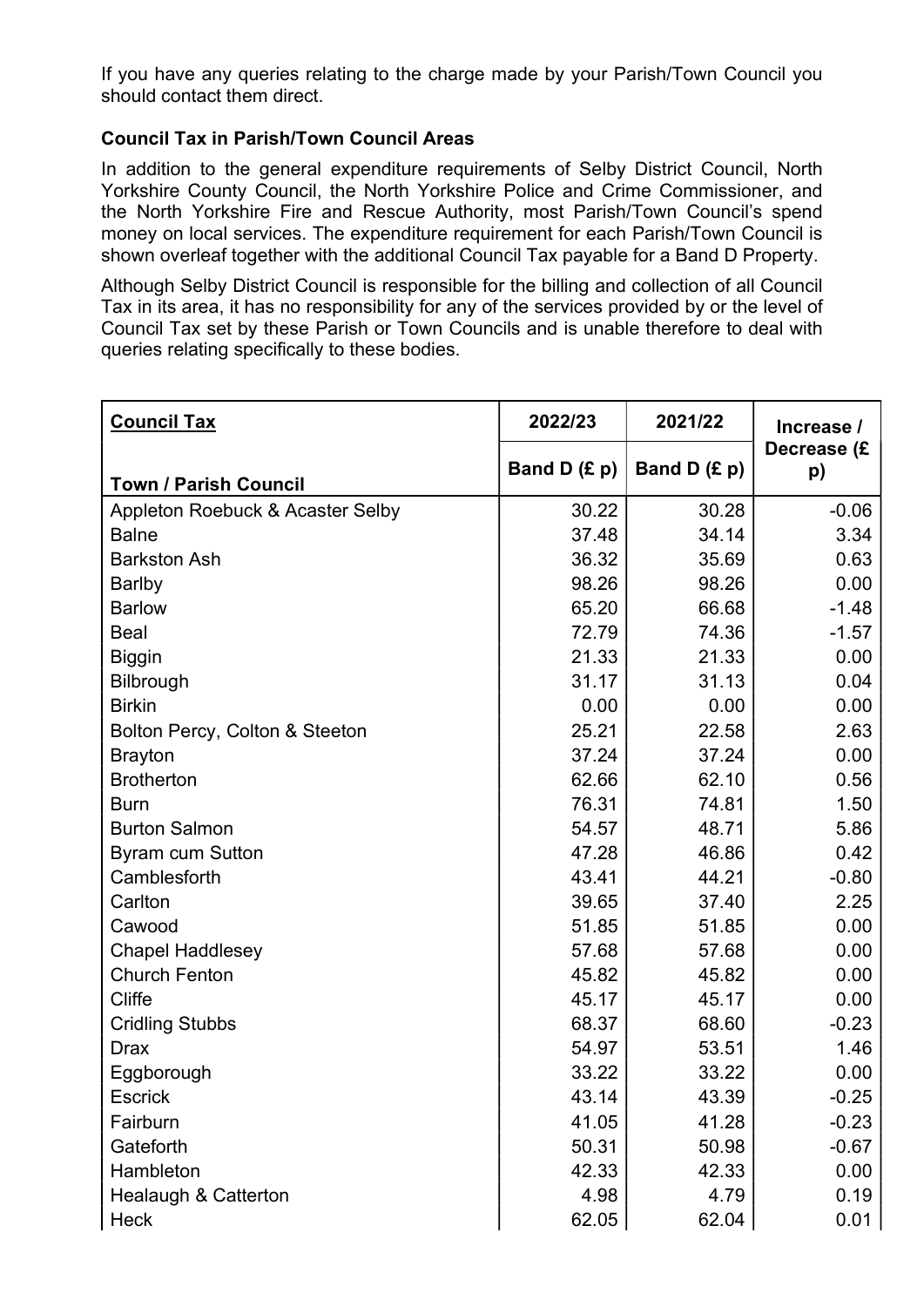| Hemingbrough                              | 31.65  | 31.65  | 0.00     |
|-------------------------------------------|--------|--------|----------|
| Hensall                                   | 51.30  | 50.19  | 1.11     |
| Hillam                                    | 66.69  | 66.69  | 0.00     |
| <b>Hirst Courtney</b>                     | 88.75  | 83.30  | 5.45     |
| Huddleston with Newthorpe                 | 0.00   | 0.00   | 0.00     |
| Kelfield                                  | 35.04  | 32.69  | 2.35     |
| Kellington                                | 55.34  | 55.34  | 0.00     |
| <b>Kirk Smeaton</b>                       | 40.63  | 39.49  | 1.14     |
| <b>Little Fenton</b>                      | 0.00   | 0.00   | 0.00     |
| <b>Little Smeaton</b>                     | 39.19  | 30.11  | 9.08     |
| Long Drax                                 | 29.22  | 28.50  | 0.72     |
| Monk Fryston                              | 46.75  | 46.73  | 0.02     |
| Newland                                   | 29.60  | 23.89  | 5.71     |
| Newton Kyme & Toulston                    | 33.97  | 37.45  | 3.48     |
| <b>North Duffield</b>                     | 33.06  | 33.06  | 0.00     |
| Oxton                                     | 0.00   | 0.00   | 0.00     |
| <b>Riccall</b>                            | 107.20 | 105.10 | 2.10     |
| Ryther                                    | 49.71  | 46.73  | 2.98     |
| Saxton & Lead                             | 98.29  | 92.92  | 5.37     |
| Selby                                     | 106.43 | 106.43 | 0.00     |
| <b>Sherburn in Elmet</b>                  | 63.63  | 133.51 | $-69.88$ |
| <b>Skipwith</b>                           | 0.00   | 0.00   | 0.00     |
| <b>South Milford</b>                      | 23.18  | 23.18  | 0.00     |
| Stapleton                                 | 0.00   | 0.00   | 0.00     |
| Stillingfleet                             | 25.45  | 20.23  | 5.22     |
| <b>Stubbs Walden</b>                      | 0.00   | 0.00   | 0.00     |
| <b>Stutton with Hazlewood</b>             | 26.34  | 25.83  | 0.51     |
| <b>Tadcaster</b>                          | 63.54  | 61.10  | 2.44     |
| <b>Temple Hirst</b>                       | 0.00   | 0.00   | 0.00     |
| Thorganby                                 | 58.71  | 53.37  | 5.34     |
| Thorpe Willoughby                         | 50.95  | 50.95  | 0.00     |
| Towton (Grimston, Kirkby Wharfe & Towton) | 39.47  | 12.72  | 26.75    |
| <b>Ulleskelf</b>                          | 57.45  | 57.45  | 0.00     |
| <b>West Haddlesey</b>                     | 40.12  | 40.32  | $-0.20$  |
| Whitley                                   | 22.05  | 22.59  | $-0.54$  |
| <b>Wistow</b>                             | 32.59  | 30.43  | 2.16     |
| Womersley                                 | 133.77 | 133.77 | 0.00     |